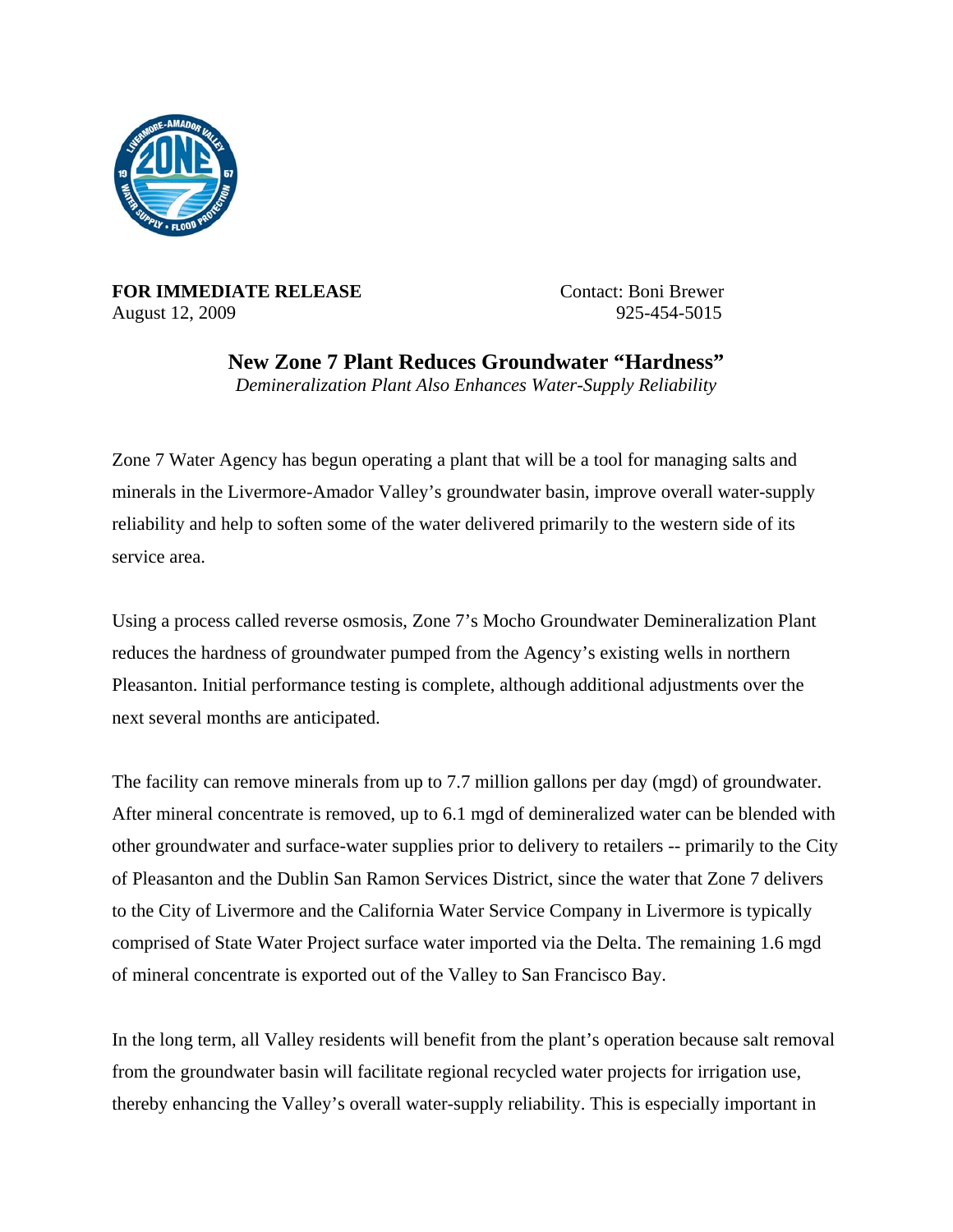light of continuing concerns about the long-term reliability of supplies conveyed through the ecologically fragile Delta. In addition, while Zone 7 delivers groundwater primarily to Pleasanton and to DSRSD, the plant could also reduce potential Livermore water hardness if groundwater is being delivered to the east end of the system.

Hard water is safe for drinking, cooking and other household uses. However, a high content of calcium, magnesium and other minerals in groundwater over an extended period of time can shorten the life of plumbing fixtures and appliances (i.e,. hot-water heaters and dishwashers), leave white spots on cars and dishes after washing and require more soap and detergent for laundry and other cleaning.

The actual mix of groundwater and surface water that reaches a particular customer's tap varies for a number of reasons. Under normal conditions, Zone 7 delivers surface water to Livermore and to southeast Pleasanton. But depending on the time of year, it provides both surface water and groundwater to much of Pleasanton and to DSRSD. More groundwater is pumped during dry or drought periods, summer peak demand or when water-treatment facilities are closed for maintenance. In addition, both the City of Pleasanton and the California Water Service Company, which serves part of Livermore, operate their own groundwater wells to add to their Zone 7 water supplies. These non-Zone 7 groundwater sources are not treated by Zone 7's demineralization plant.

During periods when the demineralization project is operating, many people in Pleasanton and in DSRSD's service area will see some reduction in water hardness. The degree depends on several factors, such as where they live in relation to the demineralization plant, water demands in each retailer's service area, seasonal water-supply variations that determine how many other wells are operating at a given time, and water-system operational decisions -- some made by Zone 7 and some by individual retailers. Some people will see less change, either because they don't get groundwater or because they receive groundwater from Zone 7 and/or other wells not directly connected to the plant. In general, softened water will be served to about 20,000 homes for approximately nine months per year as a result of this project.